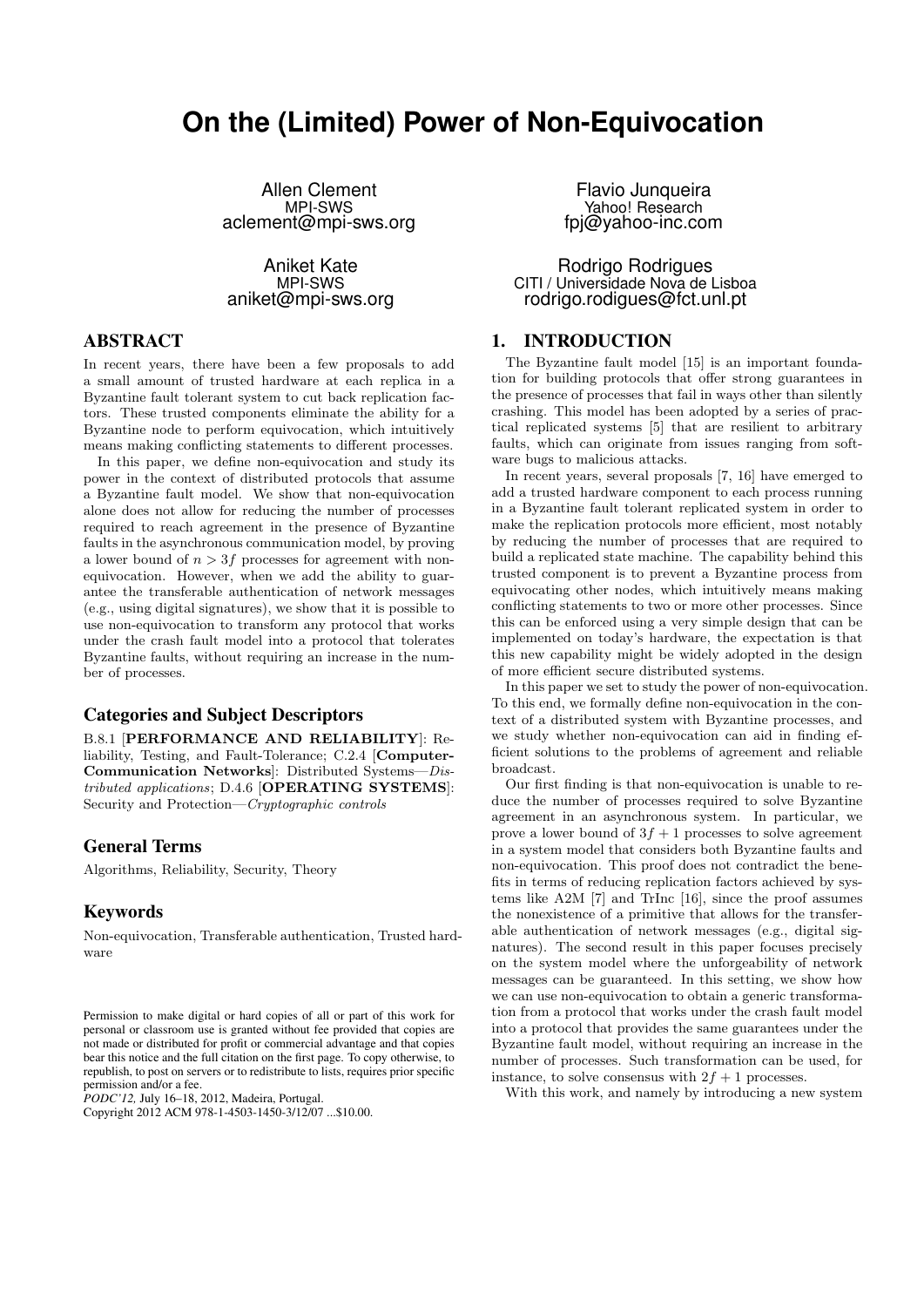model where Byzantine processes are constrained in their behavior by the presence of trusted hardware, we hope to initiate the formal study of the role of trusted computing in the design of secure distributed protocols, an area that is gaining increasing visibility in the security community. Furthermore, we envision that our generic transformation can be an initial step in a research avenue of building distributed protocols that are secure by design, at the cost of adding inexpensive trusted hardware at each process plus a modest increase in protocol complexity.

## 1.1 Related Work

Chun et al. [7] observe that one of the most disruptive behaviors of Byzantine processes is lying in different ways to different clients or servers. They coin the term equivocation for this adversarial behavior, and propose a small trusted computing facility, attested append-only memory (A2M), that makes protocol designs immune to equivocation and enables a lower degree of replication. In particular, using the non-equivocation mechanism from A2M, they provide a Byzantine fault-tolerant state machine replication system that requires only  $2f + 1$  replicas instead of  $3f + 1$ required in the general Byzantine environment [5]. Levin et. al. [16] reduce the hardware trust assumption required for non-equivocation to a trusted non-decreasing counter and a key that provides unique, once-in-a-lifetime attestations. Nevertheless, the general idea that these papers convey is that using a non-equivocation mechanism results in an improved resiliency bound, which we show not to be true, at least from using non-equivocation per se. We instead find that, along with non-equivocation, the use of digital signatures as transferable authentication in A2M and TrInc results in an improved resiliency bound.

The concept of transforming a protocol tolerating  $f$  crashes to a protocol tolerating  $f$  Byzantine faults with translations using more processes is not new. Bracha [4] defined such a translation for a crash-tolerant consensus protocol to tolerate the same number of Byzantine faults. Coan [8] generalizes this translation to a larger variety of consensus and related protocols. Ho, Dolev, and van Renesse [13] observe that Coan's generalized translation is suitable only for consensus and related problems, and does not work for arbitrary distributed protocols. They instead define the concept of ordered authenticated reliable broadcast (OARcast) over FIFO communication links, and use an OARcast protocol to convert a crash-tolerant system into a system tolerating the same number of Byzantine faults. In follow-up work [14], they further improve their translation to be more scalable and reconfigurable and prove the practicality of the translation by applying it to a link-based routing protocol and an overlay multicast protocol.

Our generic translation provides significant improvement over the above discussed translations: using non-equivocation and transferable authentication mechanisms, we translate a crash-tolerant protocol to a Byzantine fault tolerant protocol without asking for any additional processes or any additional messages (though substantially increasing the message size); we do not restrict our links to be FIFO; finally, our translation is simple, and easy to analyze and specialize for various distributed protocols.

Furthermore, small trusted hardware components have been considered as part of hybrid fault models [18]. Such devices enable a smaller number of replicas and reduce the

communication complexity as shown for distributed cryptographic protocols in the security literature [2, 11]. Although these systems inherently use the concepts of nonequivocation and transferable authentication, they do not formally define or study the power of non-equivocation and transferable authentication.

## 2. SYSTEM MODEL

This section presents our system model, and precisely defines the capability of non-equivocation.

#### 2.1 Fault and communication model

The system consists of n processes  $p_1, \ldots, p_n$  connected by a network such that processes are pairwise connected by an asynchronous channel, i.e., messages between two processes can be arbitrarily delayed, or reordered. However, we assume messages are eventually delivered. At most f of n processes may exhibit faulty behavior. The remaining processes are correct. We consider in this work two distinct models for faulty processes:

Crash. A faulty process does not execute further steps once it crashes;

Byzantine. A faulty process may deviate arbitrarily from the correct behavior of the protocol it implements.

#### 2.2 Computation Model

A system S consists of a complete graph of system processes and an algorithm for each process in the graph. An algorithm for a process is a (possibly infinite state) automaton, which has an initial state  $\Sigma_0$  and performs the following actions in each step it takes:

- it receives a message through the incoming channels;
- given its state and the message received, it moves to a new state and sends a (possibly empty) set of messages through the outgoing channels.

This allows us to define a *process behavior*  $\mathcal{B}_{p,h}$  for process p as a sequence of the form:  $\Sigma_{p,0},(\mathcal{R}_{p,1},\Sigma_{p,1},\mathcal{S}_{p,1}),$  $(\mathcal{R}_{p,2}, \Sigma_{p,2}, \mathcal{S}_{p,2}), \ldots, (\mathcal{R}_{p,h}, \Sigma_{p,h}, \mathcal{S}_{p,h})$  such that

- $\Sigma_{p,0}$  is an initial state of the process,
- $\mathcal{R}_{p,j}$  is the j<sup>th</sup> set of messages received by  $p^1$ ,
- $\Sigma_{p,j}$  is the state of the process p after processing the message  $\mathcal{R}_{p,j}$  while in state  $\Sigma_{p,j-1}$ , and
- $\mathcal{S}_{p,j}$  is the set of messages (if any) sent by p after entering in the state  $\Sigma_{p,j}$ .

# 2.3 Authentication

An authenticated message  $m$  is accompanied by an authentication token  $\sigma_{p_i}$  that allows a recipient  $p_j$  to verify that  $p_i$  generated the message using  $\text{verify}(m, \sigma_{p_i})$ . A key property of message authentication is that authentication tokens are *unforgeable*: if  $p_i$  is non-faulty then  $\text{verify}(m, \sigma_{p_i})$ evaluates to true if and only if  $p_i$  generated the message m; for a faulty  $p_i$ ,  $verify(m, \sigma_{p_i}) \wedge verify(m', \sigma_{p_i}) \Rightarrow m = m'.$ An authentication token provides transferable authentication if correct processes  $p_j$  and  $p_k$  always evaluate  $\text{verify}(m, \sigma_{p_i})$ 

<sup>&</sup>lt;sup>1</sup>In some cases  $\mathcal{R}_{p,j}$  will be a singleton set.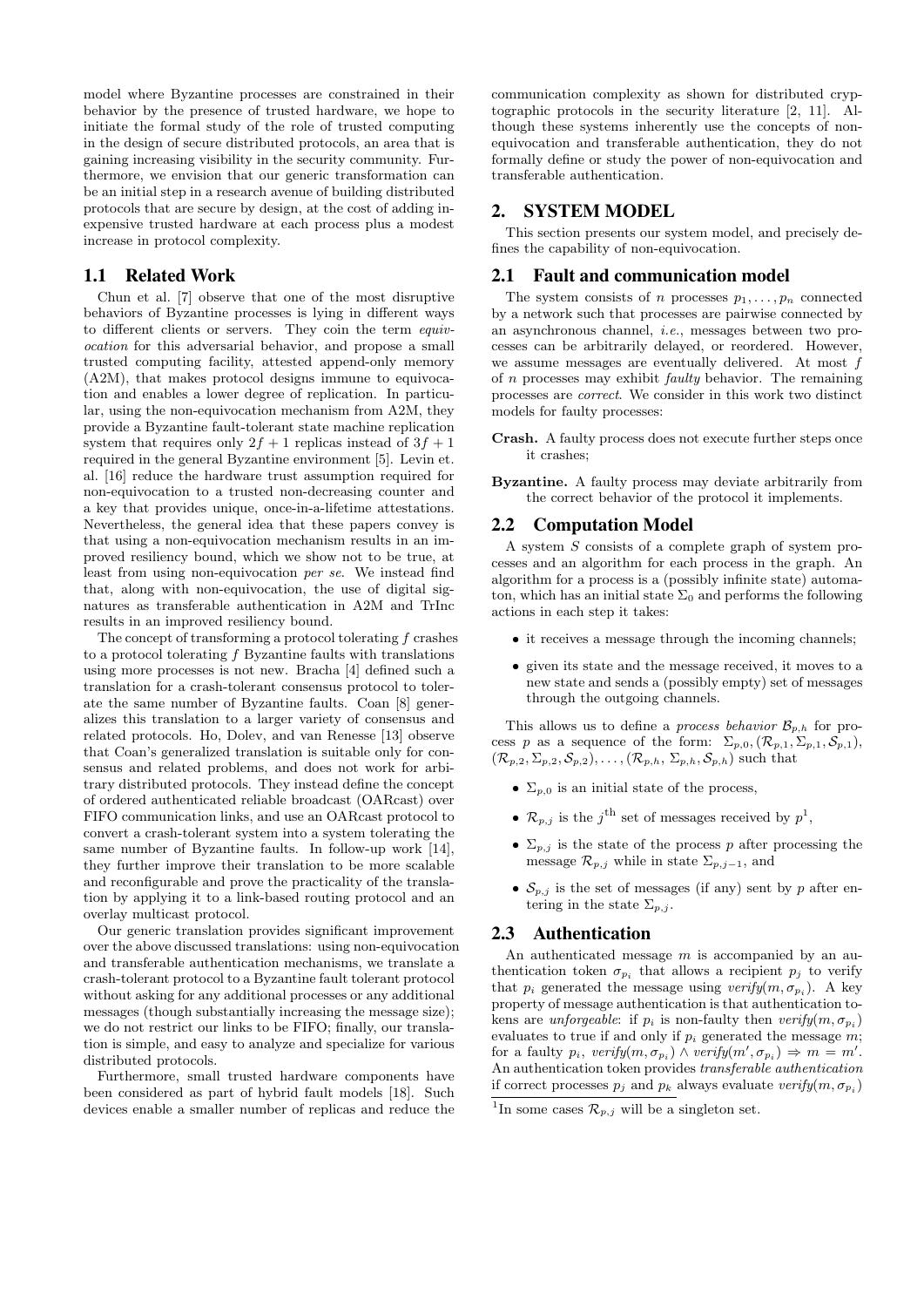in the same way, when  $p_k$  receives message m and authentication token  $\sigma_{p_i}$  from  $p_j$ . An authentication token provides non-transferable authentication if process  $p_i$  can evaluate  $\text{verify}(m, \sigma_{p_i})$  to true while process  $p_k$  may not be able to correctly evaluate it. For example, digital signatures provide transferable authentication while arrays of MACs provide non-transferable authentication [1].

#### 2.4 Non-equivocation

A process  $p$  equivocates if it sends different messages to different replicas in the same round while it was supposed to send the same message according to the protocol. To prevent equivocation, the system model provides the protocol designer with the capability of *non-equivocation*. This capability consists of being able to validate a pair  $(k, m)$  from a process p, where key  $k \in \mathbb{N}$  and m is an arbitrary message, with the guarantee that the same key  $k$  cannot be used to validate contradicting messages from process p. Let  $valid_n(k, m)$  be a predicate that evaluates to true if and only if k validates m and  $(k, m)$  has been generated by p. Non-equivocation guarantees that  $valid_p(k,m) \wedge valid_p(k,m') \Rightarrow m = m'$ . Note that the valid predicate is generally realized using the verify predicate of the authentication mechanism discussed in Section 2.3.

#### 3. LOWER BOUNDS

In this section, we study the lower bounds for the reliable broadcast primitive using the non-equivocation Byzantine model considered in A2M [7] and TrInc [16]. Contrary to the belief, subjacent to these papers, that the non-equivocation restriction on a Byzantine adversary improves the degree of replication from  $n \geq 3f + 1$  to  $n \geq 2f + 1$ , we observe that signatures (or transferable authentication) also play an instrumental role along with the non-equivocation restriction in improving the resiliency bound. In particular, we prove that assuming at most f Byzantine faults in an asynchronous system of  $n$  processes, the non-equivocation restriction and transferable-authentication tokens together, but not individually, are sufficient to improve the resiliency bound to  $n \geq 2f + 1$ .

Note that our resiliency results also apply to other related distributed computing primitives such as consensus, state machine replication and verifiable secret sharing, since they are stronger problems compared to the reliable broadcast problem we target [6].

#### 3.1 Definition

We start by defining the Reliable Broadcast (r-broadcast) primitive.

r-broadcast is a fundamental primitive for synchronization among a group of processes, which can be characterized by the following liveness and safety properties.

DEFINITION 1. In an asynchronous system of n processes having a distinguished sender s and an f-limited adversary with point-to-point authenticated links, a reliable broadcast (r-broadcast) protocol satisfies the following liveness and safety conditions:

#### Liveness.

Completeness  $(L2)$ . If a correct process delivers a message, then all correct processes deliver a message.

#### Safety.

- Validity (S1). If the sender is correct and a correct process delivers a message m, then the sender must have sent m.
- Agreement (S2). If a correct node  $p_i$  delivers  $m_i$ and another correct node  $p_i$  delivers  $m_i$ , then  $m_i =$  $m_i$ .
- Integrity (S3). A correct node delivers at most one message.

Note that the r-broadcast primitive cannot guarantee termination of a protocol instance for a faulty sender. It follows from the impossibility of guaranteeing consensus in the asynchronous setting with even a single crash fault [10].

The r-broadcast primitive only needs  $n \ge f+1$  in the crash fault model [12] while it requires  $n \geq 3f+1$  in the Byzantine model [3]. We include the corresponding resilience-optimal r-broadcast protocols in Appendix A.

#### 3.2 Analysis

We now show two lower bound claims for the degree of replication of r-broadcast when considering non-equivocation and transferable authentication. The first claim assumes that faulty processes cannot equivocate, but there is no transferable authentication. The second claim makes the opposite assumption: the model does not give access to non-equivocation, but does allow for transferrable authentication.

In the following proofs, we use the notion of locality. If two isomorphic subsystems consisting of correct processes are such that corresponding processes start in the same initial states and corresponding input edges to the subsystems carry the same messages, then the two subsystems exhibit identical behavior, independent of the overall systems. This property is called the locality axiom [9].

Claim 3.1. Suppose an asynchronous system of n processes such that at most f processes fail under the Byzantine model and  $n < 3f + 1$ . If processes do not implement transferable authentication and faulty processes cannot equivocate, then there is no solution for r-broadcast.

PROOF. Proof by contradiction. Suppose that there exists a protocol that solves r-broadcast with  $n < 3f+1$  without using transferable authentication even when the adversary cannot equivocate. Without loss of generality, we assume that  $n = 3f$ .

Suppose that we partition the set of processes  $n$  into disjoint subsets  $A, B$ , and  $C$ , such that each subset contains exactly f processes. Using this partition of the set of processes, we construct several runs of the protocol, the last of which violates a safety property. In all runs there is a distinguished process  $s \in A$  that broadcasts a message.

- **Run 1.** Processes in  $C$  crash at the beginning of the run  $(\text{time } t_0)$ :
	- Process s broadcasts  $m'$ , all processes in C crash at time  $t_0$ , and all other processes are correct;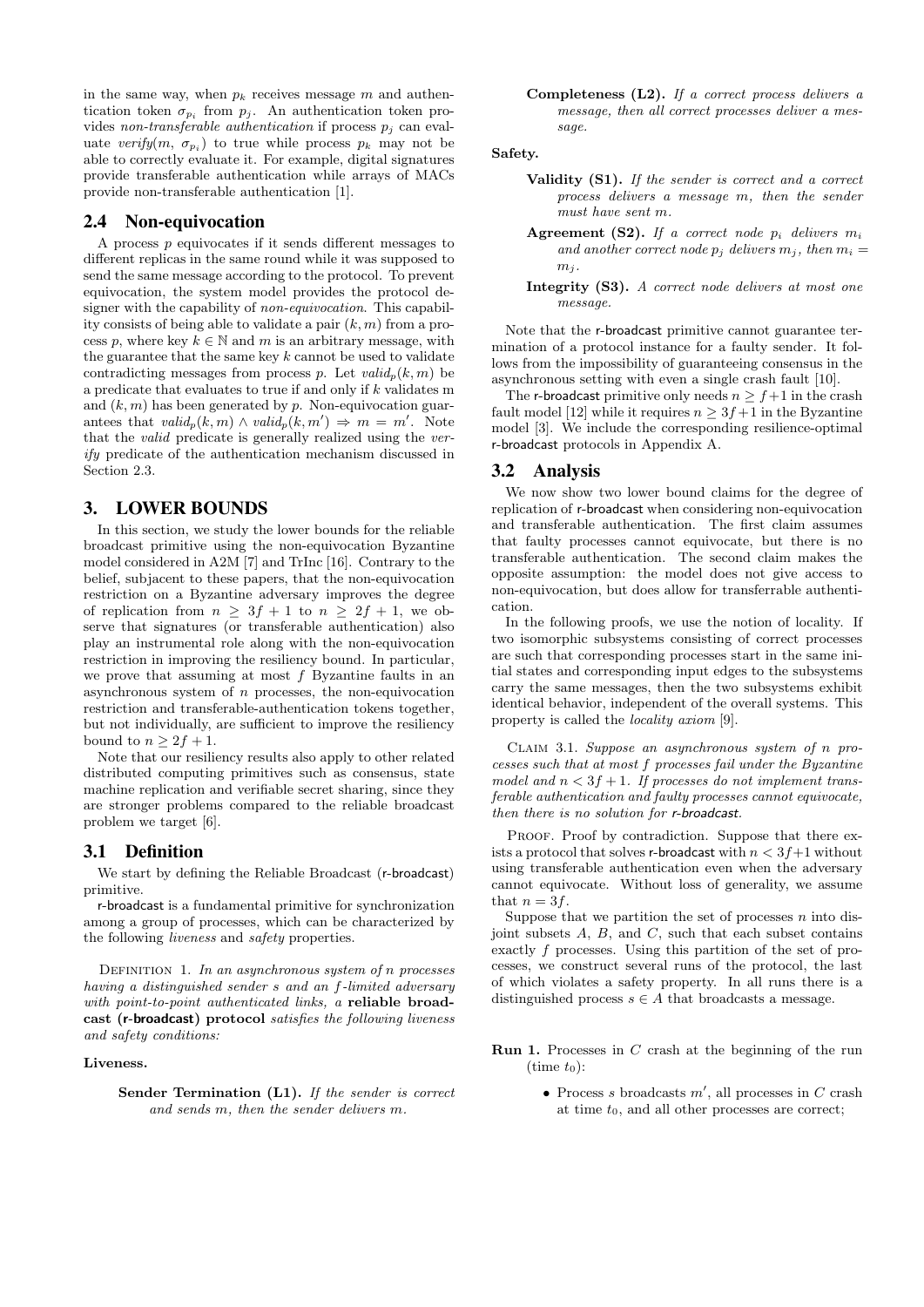- Messages between A and B are delivered in a timely fashion;
- By the Liveness and Agreement properties of rbroadcast, all processes in A and B deliver  $m'$  by time t.
- Run 2. Processes in A crash after processes in B have delivered  $m'$ , and messages to and from  $C$  are arbitrarily delayed:
	- Process s broadcasts  $m'$ , all processes in A crash at time t and all other processes are correct;
	- Messages between A and B are delivered in a timely fashion and the steps of processes in A and  $B$  are the same as in Run 1 until time  $t$ ;
	- Processes in B deliver  $m'$  by time t, since they cannot differentiate Run 2 from Run 1;
	- $\bullet$  Messages between  $B$  and  $C$  are delayed until time  $t', t'$  arbitrarily large and  $t' > t$ ;
	- Messages between  $A$  and  $C$  are not delivered (processes in A are faulty in this run);
	- By the Agreement property of r-broadcast, processes in C deliver m' by time  $t'' > t'$ .

Run 3. All processes are correct, but messages from and to processes in C are arbitrarily delayed:

- Process s broadcasts  $m'$ , and all processes are correct;
- Messages between A and B are delivered in a timely fashion and the steps of processes in A and  $B$  are the same as in Run 1 until time  $t$ ;
- Processes in  $B$  have all delivered  $m'$  by time  $t$ , since they can't differentiate Run 3 from Run 2;
- Messages between  $B$  and  $C$  are delayed until time  $t'$ ;
- $\bullet$  Messages between  $A$  and  $C$  are delayed until time  $t''' > t''$ .
- Processes in C deliver  $m'$  by time  $t''$ , since they cannot distinguish Run 3 from Run 2.

**Run 4.** All processes in  $B$  are faulty:

- Process s broadcasts  $m$ , processes in  $B$  are faulty, and all other processes are correct;
- $\bullet$  Messages between processes in  $B$  and  $C$  are delayed until time  $t'$  and the steps of processes in  $B$  and  $C$  are the same as in Run 3, in which the sender broadcasts  $m'$ ;
- $\bullet$  Messages between A and C are delayed until time  $t^{\prime\prime\prime};$
- Processes in C deliver  $m'$  by time  $t''$ , since they cannot distinguish Run 4 from Run 3;
- By Liveness, process  $s$  delivers  $m$ .

Run 4 constitutes a violation of the Agreement property and contradicts the assumption of a protocol that solves rbroadcast for  $n \leq 3f$  processes.  $\Box$ 

Note that in the proof of Claim 3.1, Run 4 is valid even if faulty processes cannot equivocate. This is because Byzantine processes in  $B$  (in Run 4, Step 2) repeat sequences of messages of another run, while not equivocating. Correct processes in C cannot distinguish between Run 3 and Run 4, since there is no transferable authentication scheme implemented by assumption.

The next theorem considers the opposite setting, where Byzantine nodes can equivocate, but the system model allows for transferable authentication.

Claim 3.2. Suppose an asynchronous system of n processes such that at most f processes fail under the Byzantine model and  $n < 3f + 1$ . If processes implement transferable authentication and faulty processes can equivocate, then there is no solution for r-broadcast.

PROOF. Proof by contradiction. Suppose that there exists a protocol such that it solves r-broadcast with  $n < 3f+1$ assuming transferable authentication and that faulty processes can equivocate. Without loss of generality, we assume that  $n = 3f$ .

Suppose that we partition the set of processes  $n$  into disjoint subsets  $A$ ,  $B$ , and  $C$ , such that each subset contains exactly f processes. Using this partition of the set of processes, we construct three runs. In all runs there is a distinguished process  $s \in A$  that broadcasts a message.

**Run 1.** Processes in  $B$  crash:

- Process s broadcasts  $m$  and all processes in  $B$ crash at the beginning of the run  $(t_0)$ ;
- By the agreement and the liveness properties of rbroadcast all process in A and C eventually deliver  $m$  by time  $t$ .

Run 2. Processes in C crash:

- Process s broadcasts  $m'$  and all processes in  $C$ crash at the beginning of the run  $(t_0)$ ;
- By the agreement and the liveness properties of rbroadcast all process in  $A$  and  $B$  eventually deliver  $m'$  by time  $t'$ .

Run 3. Processes in A are faulty:

- Processes in A execute the same steps as in Run 1 when exchanging messages with processes in  $C$ ;
- Processes in A execute the same steps as in Run 2 when exchanging messages with processes in  $B$ ;
- $\bullet$  Messages between  $B$  and  $C$  are delayed until time  $\max\{t, t'\};$
- Processes in C cannot distinguish Run 3 from Run 1, and they deliver m;
- Processes in  $B$  cannot distinguish Run 3 from Run 2, and they deliver  $m'$ .

Run 3 constitutes a violation of the Agreement property and contradicts the assumption of a protocol that solves rbroadcast for  $n \leq 3f$  processes.  $\Box$ 

Note that in the proof of Claim 3.2 the faulty processes in Run 3 do not violate transferable authentication, although the first two steps of the run possibly violate non-equivocation. We also note the similarity between the argument in the proof of the theorem and the argument provided by Pease, Shostak, and Lamport for interactive consistency [17]; we adapted it to the r-broadcast problem.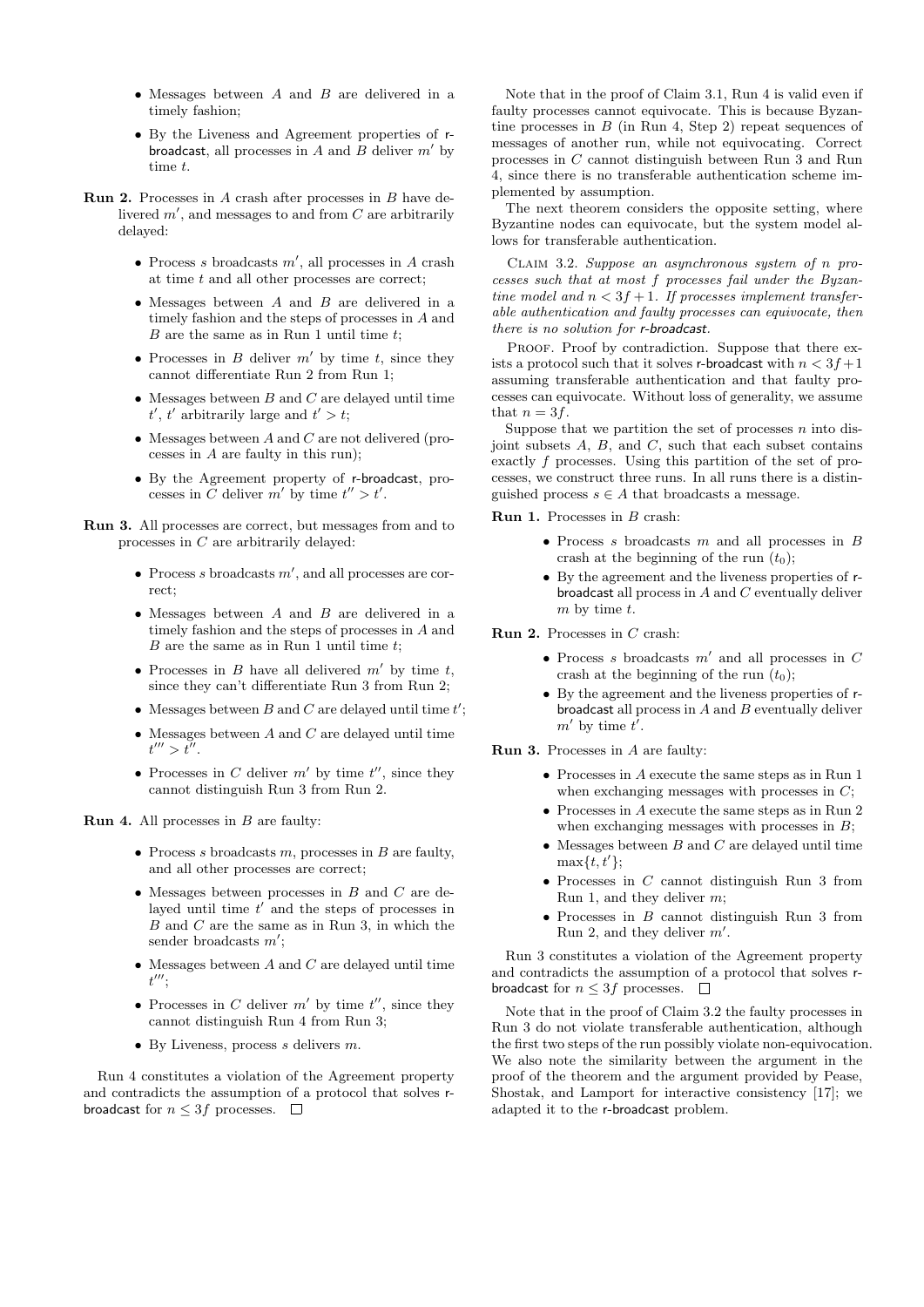

Figure 1: Overview of the translation from a crash fault tolerant system to a Byzantine fault tolerant system.

#### 4. TRANSLATION

In this section we demonstrate the power of combining non-equivocation with transferable authentication. In particular, we show that there exists a translation of a distributed protocol that can tolerate f crash faults into one that tolerates f Byzantine faults using the same number of processes and the same number of (longer) messages. This transformation makes use of both non-equivocation and digital signatures. This result implies that we can solve Byzantine agreement with only  $2f + 1$  processes, thus confirming the potential of non-equivocation evidenced by A2M [7] and TrInc [16].

#### 4.1 Requirements

The basic idea of the translation mechanism is to replace the primitives for sending and receiving messages through the network with a more complex protocol that provides the same key guarantees about the contents of the delivered messages that are expected by the original protocol in the crash fault model.

This strategy is similar to the one used by another proposal by Ho et al. [13, 14] for transforming protocols that tolerate crash faults into protocols that provide the same guarantees in the Byzantine fault model. In particular, they identify the following key safety properties that are expected by a crash fault tolerant protocol regarding the messages that are delivered by the network, and that must also be provided by our translation mechanism.

- **Safety.** If the sender  $p_i$  is correct and a correct process  $p_j$ receives a message m from  $p_i$ , then the sender  $p_i$  must have executed send with m.
- Integrity. If a correct process receives a message  $m$ , then  $m$  is a valid state machine message.

Regarding the Integrity property, message m sent by process  $p_i$  is valid if it corresponds to the output of applying a sequence of valid messages to the state machine of the process (and considering that external inputs, like messages coming from clients of a replicated service, are valid), i.e., there is a correct process behavior  $B_{p_i,h} = \Sigma_0, (\mathcal{R}_1, \Sigma_1, \mathcal{S}_1),$  $(\mathcal{R}_2, \Sigma_2, \mathcal{S}_2), \ldots, (\mathcal{R}_h, \Sigma_h, \mathcal{S}_h)$  such that  $m \in \mathcal{S}_h$  and all  $\mathcal{R}_i$ are valid.

Ho et al. [13, 14] also include the liveness property that if a correct sender  $p_i$  sends a message to a correct process  $p_i$ , then process  $p_i$  will *receive* the message eventually. This property is generally satisfied by asynchronous communication models assumed by many distributed protocols, e.g., the r-broadcast primitive in Section 3.1. However, it is not considered mandatory for every crash fault tolerant protocol, and to make our list of requirements more generic, we do not include this liveness property in the list.

The previous generic transformation work [13, 14] stated another property, which we modify in our set of requirements. The original missing property stated that the transformed network implements a first in, first out (FIFO) policy [13, 14]. However, this is insufficient, since two correct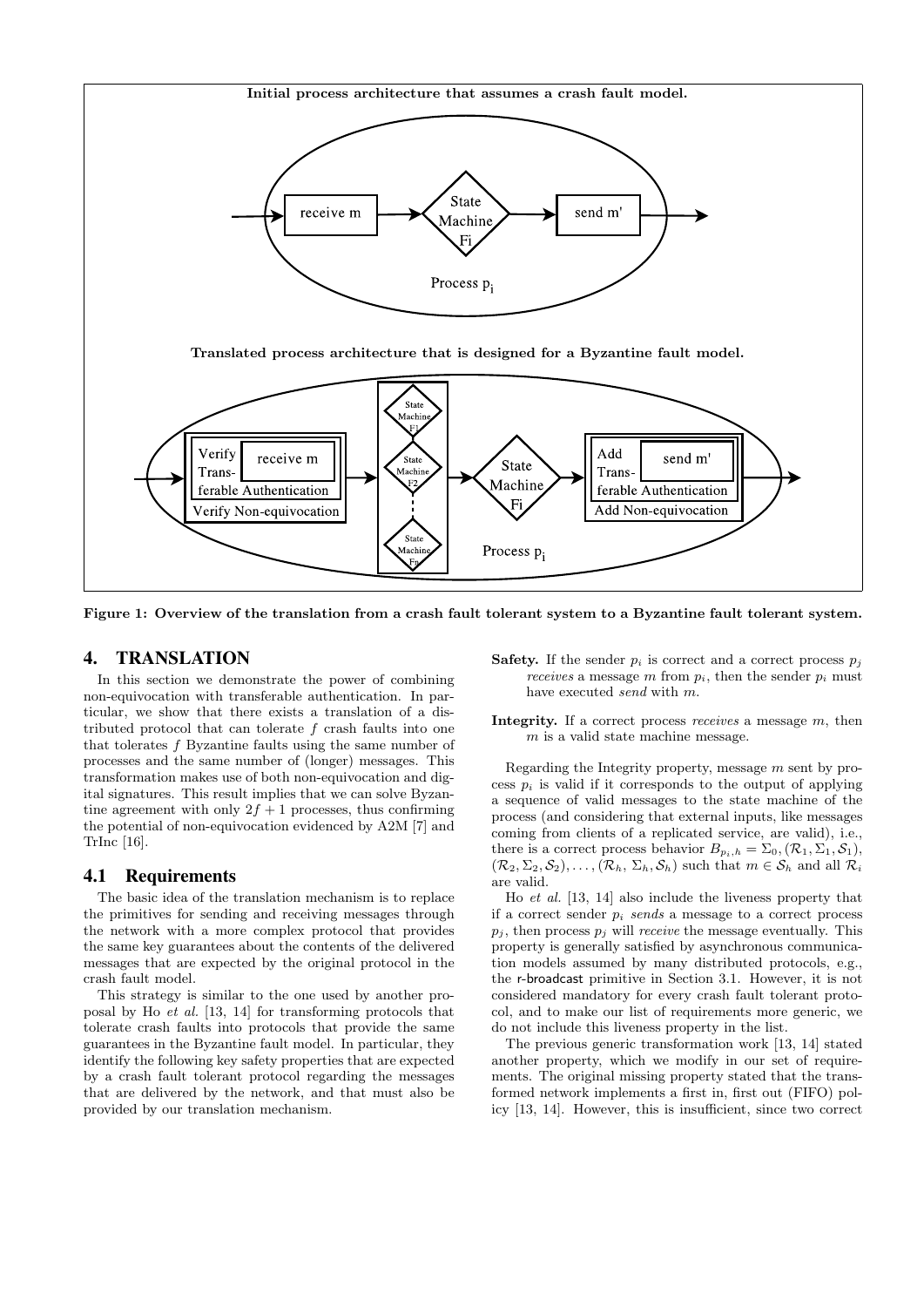upon B-receiving a message  $((k_p, m, \mathcal{R}_p, \mathcal{S}_p), \sigma_p)$  from p:  $\text{verify}((k_p, m, \mathcal{R}_p, \mathcal{S}_p), \sigma_p)$ Check that  $k_p = |\mathcal{R}_p| = |\mathcal{S}_p|$ For all the messages in  $\mathcal{R}_p$  and  $\mathcal{S}_p$  check authenticity Instantiate copy of state machine in initial state, feed messages inputs in  $\mathcal{R}_p$ , confirm outputs match those in  $\mathcal{S}_p$ For all the messages in  $\mathcal{R}_p$ , recursively apply same checks to ensure checks were made by sender if all checks pass then Deliver  $T$ -receive message  $m$  from  $p$ add  $((k_p, m, \mathcal{R}_p, \mathcal{S}_p), \sigma_p)$  to the set of received messages  $\mathcal{R}$ end if upon receiving a  $T$ -send $(m)$  to set P from the state machine: Increment k  $\sigma_p =$  GenerateAuthentication  $(k, m, R, S)$ B-send  $((k, m, \mathcal{R}, \mathcal{S}), \sigma_p)$  to all processes in P Add  $((k, m, \mathcal{R}, \mathcal{S}), \sigma_p)$  to the set of sent messages  $\mathcal S$ 

Figure 2: Pseudocode for the generic translation

processes might receive contradictory but valid messages from a Byzantine process (i.e., the final output of two forks, both corresponding to correct executions) without violating FIFO since each correct process only receives one of the two messages. This is a situation that crash fault tolerant protocols do not expect, and may not be ready to handle. We therefore modify this final requirement as follows.

**Consistency.** If correct processes  $p_1$  and  $p_2$  receive valid messages  $m_i \in \mathcal{S}_i$  and  $m_j \in \mathcal{S}_j$  respectively from process  $p_g$ , then either (a)  $B_{p_g,i}$  is a prefix of  $B_{p_g,j}$ , (b)  $B_{p_g,j}$  is a prefix of  $B_{p_g,i}$ , or (c)  $B_{p_g,i} = B_{p_g,j} \wedge \tilde{S}_i = S_j$ (where  $B_{p,q,x}$  is the process behavior that supports the validity of message  $m<sub>x</sub>$ ).

#### 4.2 Translation Implementation

Now, we show a translation, defined as a set of wrapper functions for processes to send and receive messages, that meets the above listed properties. Given that the terms send and receive will be overloaded, we will make the following distinction throughout our description:

- B-send and B-receive refer to the lower level sending and receiving of messages through the network in the Byzantine model (i.e., used by the implementation of the translation).
- T-send and T-receive are the resultant higher level primitives, i.e., the interface exported by the translation layer to the implementation of the original crash fault tolerant protocol sitting above that layer.

The goal of the translation layer is to implement T-send and T-receive primitives that satisfy the three requirements defined in Section 4.1 despite f Byzantine faults, by leveraging the non-equivocation and transferable authentication mechanisms. Note that our transformation encapsulates and runs instances of the state machine. Consequently, it is not independent of the state machine, and does not clearly separate the communication layer and the application layer.

The safety requirement can be ensured by retrying the Bsend attempts and by authenticating messages in B-send and B-receive. Our assumption of transferable authentication is thus sufficient (and even too strong since nontransferable authentication would also suffice).

The integrity requirement requires the receiver to obtain a guarantee that a message from process  $p_i$  is based on a sequence of valid messages. In this case, the transferable authentication mechanism helps by allowing  $p_i$  to prove the validity of its output message to its receivers by attaching the corresponding signatures (or authentication tokens) of  $p_i$ 's inputs that led to sending the output message. Then by replaying these authentic inputs, the integrity requirement can be validated.

Finally, the consistency requirement can be enforced through non-equivocation, simply by including a sequence number in the key associated with each outgoing message, thus forcing a total order on the outputs of each process, and by forcing the sender process to also transmit all the previous sequence numbers in each message step.

We therefore reach the translation mechanism that is depicted in a block diagram in Figure 1. In Figure 2 we present the pseudocode for the translation.

The idea is that to T-send a message a node must pass it through a non-equivocation layer and a transferable authentication layer. The non-equivocation layer causes the output of the ith state transition that is sent to be associated with key k, and passes the  $(k, m)$  message to the next layer. The transferable authentication layer associates with each outgoing message the sequence of signed inputs that led to generating this message, and also signs the message before B-sending it.

On the receiver side, the transferable authentication layer checks that the message is signed by the correct sender, replays the execution of the sequence of inputs encapsulated in the message, checking if the output matches the payload that was received, and recursively applies these checks to every message in the sequence, to ensure that the messages were based on valid inputs. The non-equivocation layer merely has to check that the key  $k$  matches the number of inputs in the sequence.

We present a correctness argument for this transformation in Appendix B.

# 5. CONCLUSION AND FUTURE WORK

Non-equivocation is a practical capability available to the design of systems that tolerate Byzantine faults. It has received some attention from the designers of distributed systems in recent years because of the important practical features it enables: a simple implementation and a lower degree of replication.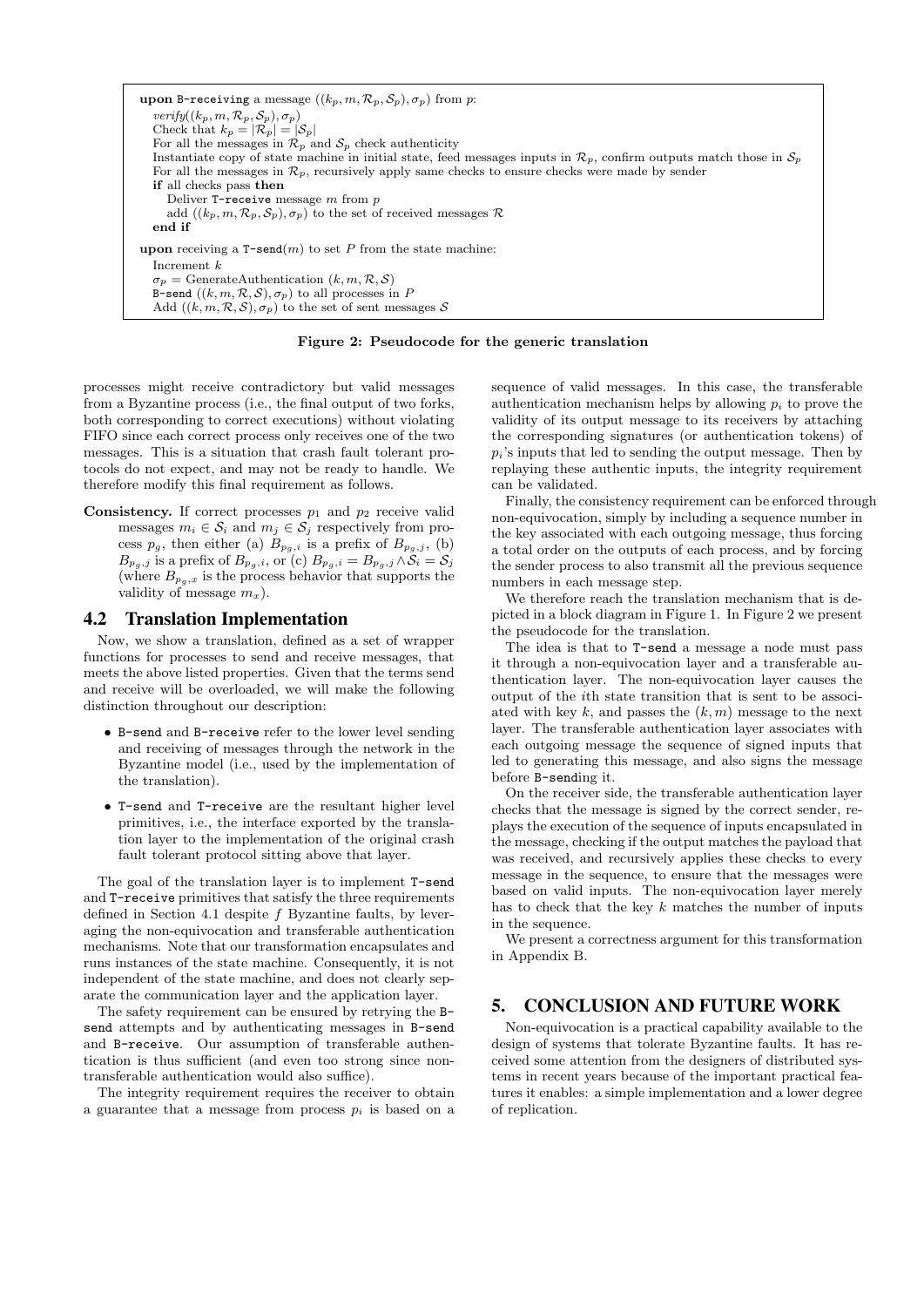In this paper, we formally defined non-equivocation, and showed that, contrary to the belief implied by the initial proposals for using hardware support for non-equivocation, this capability by itself does not decrease the number of replicas required to solve problems like consensus in the Byzantine fault model. However, coupled with transferable authentication, it is possible to reduce the degree of replication. To demonstrate it, we show a generic transformation from a crash-tolerant protocol into one that is Byzantine tolerant, using non-equivocation and transferable authentication, requiring the same number of processes as the crash-tolerant counterpart.

This work opens some near term follow-up research directions, namely it would be interesting to make our translation mechanism more efficient. The current translation uses an expensive mechanism of replaying the execution of almost the entire system to ensure that the message that is received is legitimate. While it shows that a translation exists without increasing the number of processes, it is also clearly not a practical strategy and can be highly optimized, e.g., by reusing previous verifications, and also by using checkpointing mechanisms that allow nodes to agree on a correct view of the system.

Given the potential of non-equivocation to enable more efficient protocols that tolerate Byzantine faults, and the viability of the concept that has been shown by the existence of efficient hardware implementations and its application to existing distributed systems, we believe that the formal study of non-equivocation is an important research direction. Furthermore, the translation we provide is an important initial step towards the design and implementation of distributed systems that are secure by construction, and yet efficient in the required number of processes.

## Acknowledgments

We thank our anonymous referees for their helpful comments and advice. Flavio Junqueira has been partially supported by the INNCORPORA - Torres Quevedo Program from the Spanish Ministry of Science and Innovation, co-funded by the European Social Fund.

## 6. REFERENCES

- [1] A. S. Aiyer, L. Alvisi, R. A. Bazzi, and A. Clement. Matrix Signatures: From MACs to Digital Signatures in Distributed Systems. In 22nd International Symposium on Distributed Computing (DISC '08), pages 16–31, 2008.
- [2] G. Avoine and S. Vaudenay. Optimal Fair Exchange with Guardian Angels. In Proc. 4th International Workshop Information Security Applications (WISA '03), pages 188–202, 2003.
- [3] G. Bracha. An Asynchronous [(n-1)/3]-Resilient Consensus Protocol. In Proc. 3rd ACM Symposium on Principles of Distributed Computing (PODC '84), pages 154–162, 1984.
- [4] G. Bracha. Asynchronous Byzantine Agreement Protocols. Information and Computation, 75(2):130–143, 1987.
- [5] M. Castro and B. Liskov. Practical Byzantine Fault Tolerance and Proactive Recovery. ACM Transactions on Computer Systems (TOCS), 20(4):398–461, 2002.
- [6] T. D. Chandra and S. Toueg. Unreliable failure detectors for reliable distributed systems. Journal of the ACM, 43:225–267, March 1996.
- [7] B.-G. Chun, P. Maniatis, S. Shenker, and J. Kubiatowicz. Attested append-only memory: making adversaries stick to their word. In 21st ACM Symposium on Operating Systems Principles (SOSP '07), pages 189–204, 2007.
- [8] B. A. Coan. A Compiler that Increases the Fault Tolerance of Asynchronous Protocols. IEEE Trans. Computers, 37(12):1541–1553, 1988.
- [9] M. J. Fischer, N. A. Lynch, and M. Merritt. Easy impossibility proofs for distributed consensus problems. In Proc. 4th ACM Symposium on Principles of Distributed Computing (PODC '85), pages 59–70, 1985.
- [10] M. J. Fischer, N. A. Lynch, and M. Paterson. Impossibility of Distributed Consensus with One Faulty Process. Journal of ACM, 32(2):374–382, 1985.
- [11] M. Fort, F. C. Freiling, L. D. Penso, Z. Benenson, and D. Kesdogan. TrustedPals: Secure Multiparty Computation Implemented with Smart Cards. In Proc. 11th European Symposium on Research in Computer Security (ESORICS '06), pages 34–48, 2006.
- [12] V. Hadzilacos and S. Toueg. A Modular Approach to Fault-Tolerant Broadcasts and Related Problems. Technical report, Ithaca, NY, USA, 1994.
- [13] C. Ho, D. Dolev, and R. van Renesse. Making Distributed Applications Robust. In 11th International Conference Principles of Distributed Systems (OPODIS '07), pages 232–246, 2007.
- [14] C. Ho, R. van Renesse, M. Bickford, and D. Dolev. Nysiad: Practical Protocol Transformation to Tolerate Byzantine Failures. In 4th USENIX Symposium on Networked Systems Design and Implementation (NSDI '08), pages 175–188, 2008.
- [15] L. Lamport, R. E. Shostak, and M. C. Pease. The Byzantine Generals Problem. ACM Trans. Program. Lang. Syst., 4(3):382–401, 1982.
- [16] D. Levin, J. R. Douceur, J. R. Lorch, and T. Moscibroda. TrInc: Small Trusted Hardware for Large Distributed Systems. In 6th USENIX Symposium on Networked Systems Design and Implementation (NSDI '09), pages 1–14, 2009.
- [17] M. C. Pease, R. E. Shostak, and L. Lamport. Reaching Agreement in the Presence of Faults. Journal of the ACM, 27(2):228–234, 1980.
- [18] P. E. Veríssimo. Travelling through wormholes: a new look at distributed systems models. SIGACT News, 37(1):66–81, Mar. 2006.

# APPENDIX

#### A. RELIABLE BROADCAST PROTOCOLS

We consider two reliable broadcast protocol in the asynchronous setting from the literature. In Figure 3, we present a r-broadcast protocol [12] in the crash fault model for  $n \geq$  $f+1$ , while in Figure 4, we include a r-broadcast protocol [3] in the Byzantine model for  $n \geq 3f + 1$ .